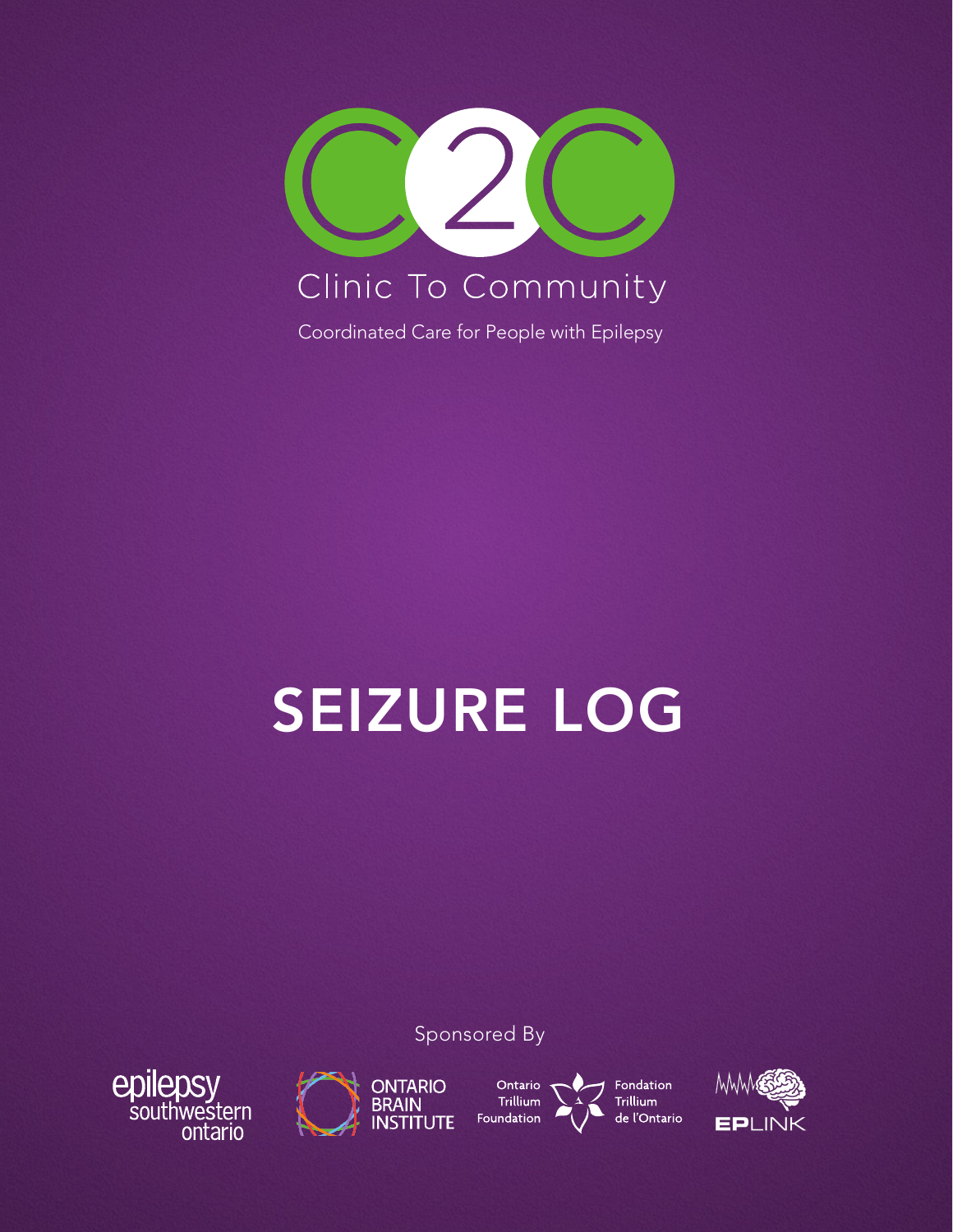## **SEIZURE FIRST AID +**

### **1** STAY CALM

Most often, a seizure will run its course and end naturally within a few minutes.



## **2** PROTECT FROM INJURY

Move sharp objects out of the way. If the person falls to the ground, roll them onto their side and place something soft under their head. If the person wanders about, stay by their side and gently steer them away from danger. When the seizure ends, provide reassurance and stay with the person if they are confused.



**Do not put anything in the person's mouth** 



### **5** TIME IT

If the seizure lasts more than 5 minutes or repeats without full recovery between seizures, call 911. Call 911 if the person is pregnant, has diabetes, is injured from the seizure or if the seizure occurs in water. Call 911 if you are not sure the person has epilepsy or a seizure disorder.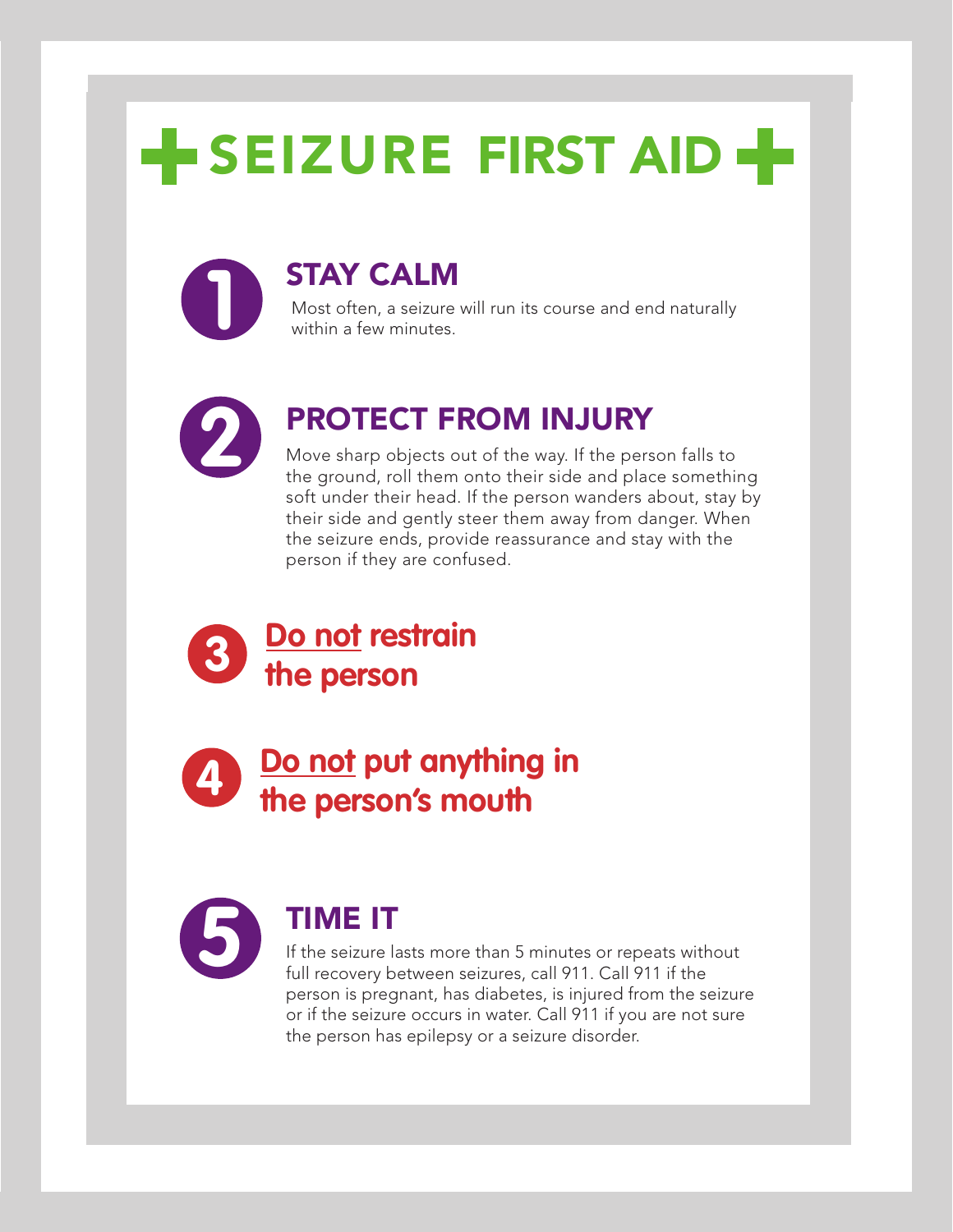## YOUR SEIZURE LOG



#### COMMUNITY CONTACT

**NAME** 

EMAIL

PHONE

CLINICTOCOMMUNITY.CA USER DETAILS

USERNAME

PASSWORD

## clinictocommunity.ca info@clinictocommunity.ca

Your seizure log is a tool for you and your care team to keep track of important information including: seizure description, seizure frequency, seizure triggers, medications, and their side effects. It also helps you to document the impact of your seizures - days off work and school, and track your health care resources.

Use this section of your seizure log to track everything you wish to discuss with your 'Clinic to Community' Educator or your health care team questions, concerns, and observations.

## **NOTES**

#### Health Care Provider

Clinic to Community Educator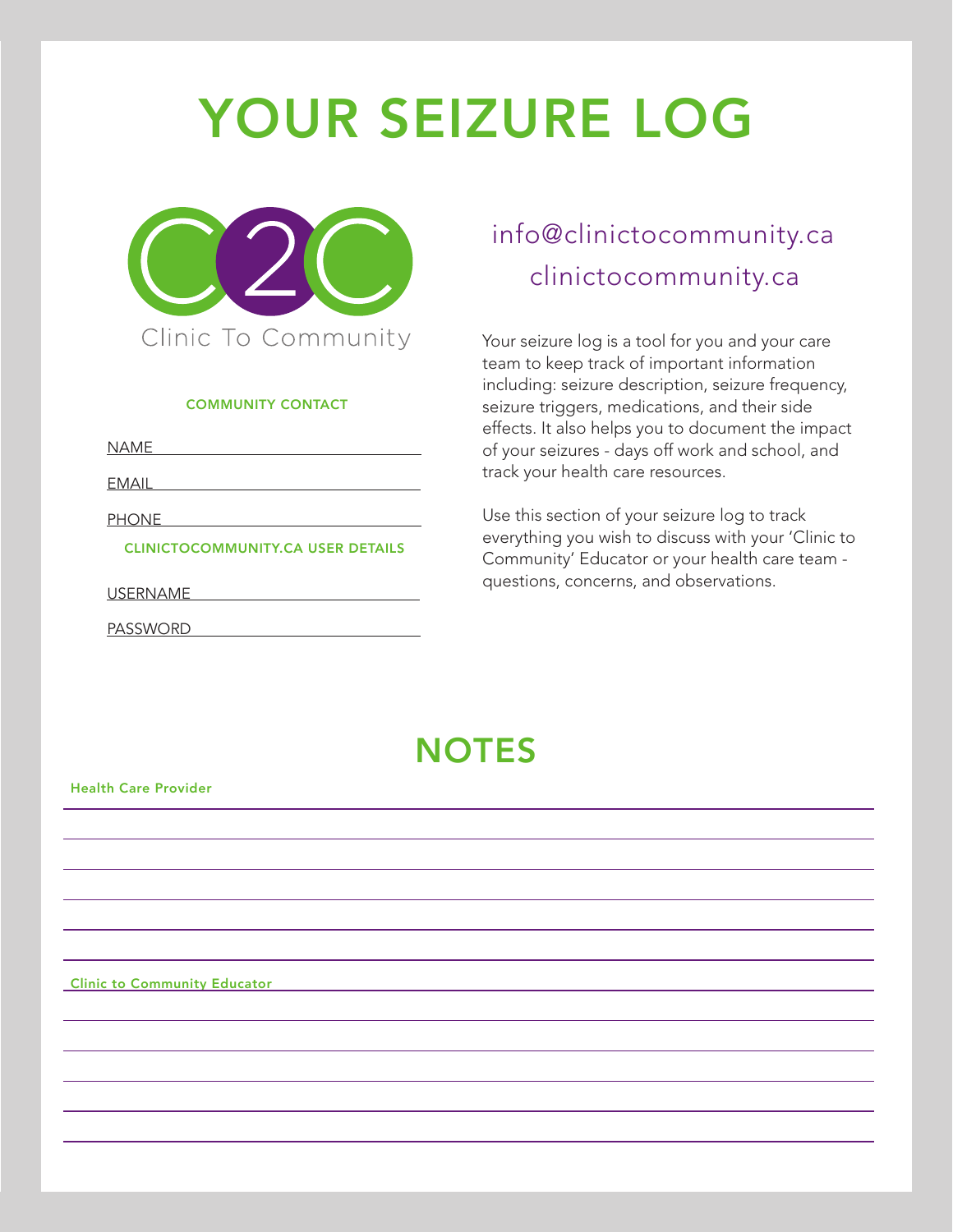#### IMPORTANT CONTACTS

| <b>Name</b> | <b>Email</b> | Phone | Website |
|-------------|--------------|-------|---------|
|             |              |       |         |
|             |              |       |         |
|             |              |       |         |
|             |              |       |         |
|             |              |       |         |
|             |              |       |         |
|             |              |       |         |

### RECORD OF MEDICATION

| <b>Date</b><br><b>Started</b> | <b>Medication</b><br><b>Name</b> | <b>Dose/Times</b><br><b>Taken Per Day</b> | <b>Comments or Side Effects</b> | <b>Date</b><br><b>Stopped</b> |
|-------------------------------|----------------------------------|-------------------------------------------|---------------------------------|-------------------------------|
|                               |                                  |                                           |                                 |                               |
|                               |                                  |                                           |                                 |                               |
|                               |                                  |                                           |                                 |                               |
|                               |                                  |                                           |                                 |                               |
|                               |                                  |                                           |                                 |                               |
|                               |                                  |                                           |                                 |                               |
|                               |                                  |                                           |                                 |                               |
|                               |                                  |                                           |                                 |                               |
|                               |                                  |                                           |                                 |                               |
|                               |                                  |                                           |                                 |                               |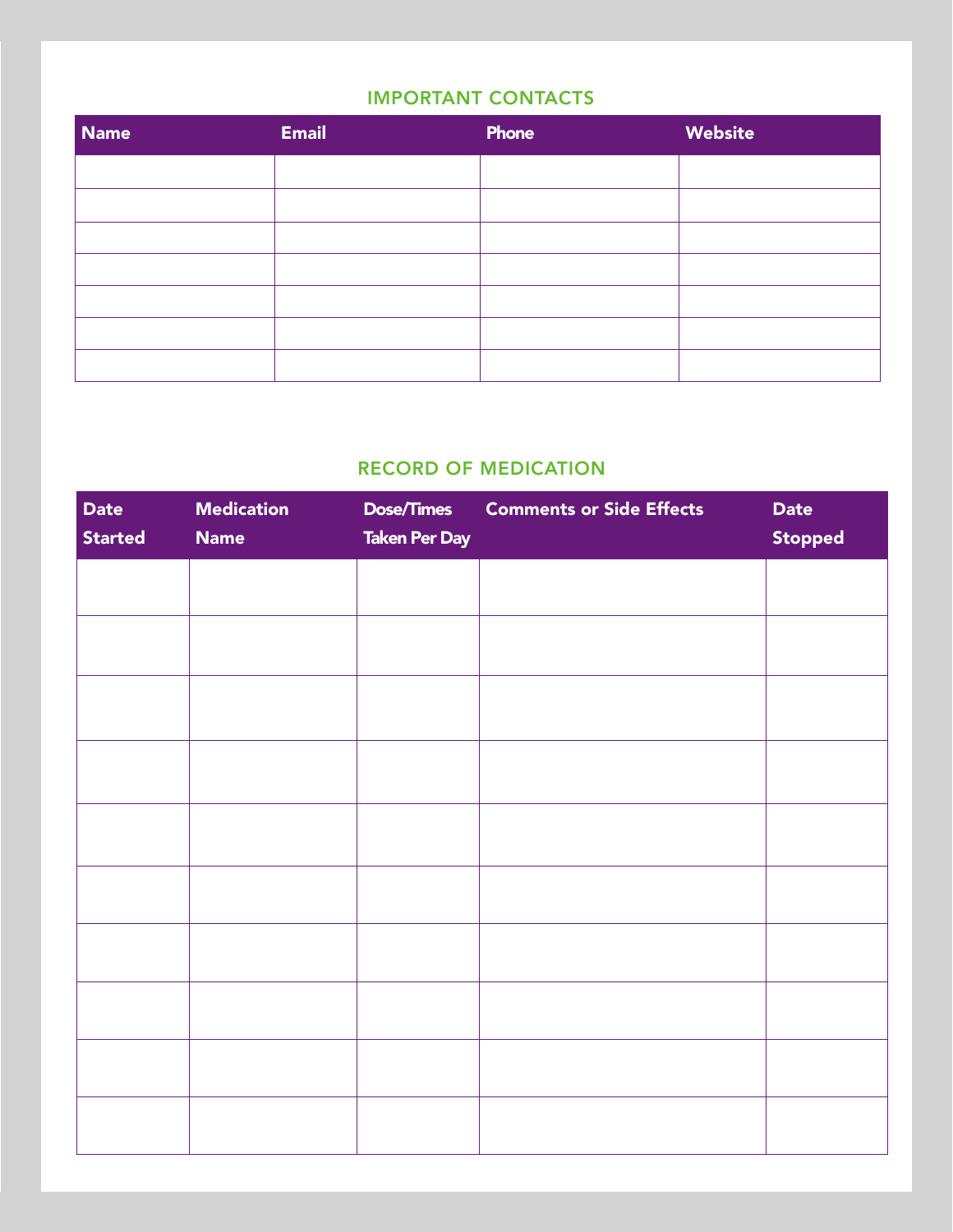### RECORD OF DAYS OFF (SCHOOL OR WORK) RELATED TO SEIZURES OR EPILEPSY

| <b>Date</b> | <b>Reason for Absence</b> | <b>Comments or Concerns</b> |
|-------------|---------------------------|-----------------------------|
|             |                           |                             |
|             |                           |                             |
|             |                           |                             |
|             |                           |                             |
|             |                           |                             |
|             |                           |                             |
|             |                           |                             |
|             |                           |                             |

### RECORD OF HEALTH CARE USAGE FOR SEIZURES OR EPILEPSY

| <b>Date</b> | Emergency Department, Neurologist, EEG, MRI, Family Doctor, Walk In<br>Clinic, Social Worker, Psychologist, Ambulance, Nurse, Medical Secretary,<br>Prescription Renewal |
|-------------|--------------------------------------------------------------------------------------------------------------------------------------------------------------------------|
|             |                                                                                                                                                                          |
|             |                                                                                                                                                                          |
|             |                                                                                                                                                                          |
|             |                                                                                                                                                                          |
|             |                                                                                                                                                                          |
|             |                                                                                                                                                                          |
|             |                                                                                                                                                                          |
|             |                                                                                                                                                                          |
|             |                                                                                                                                                                          |
|             |                                                                                                                                                                          |
|             |                                                                                                                                                                          |
|             |                                                                                                                                                                          |
|             |                                                                                                                                                                          |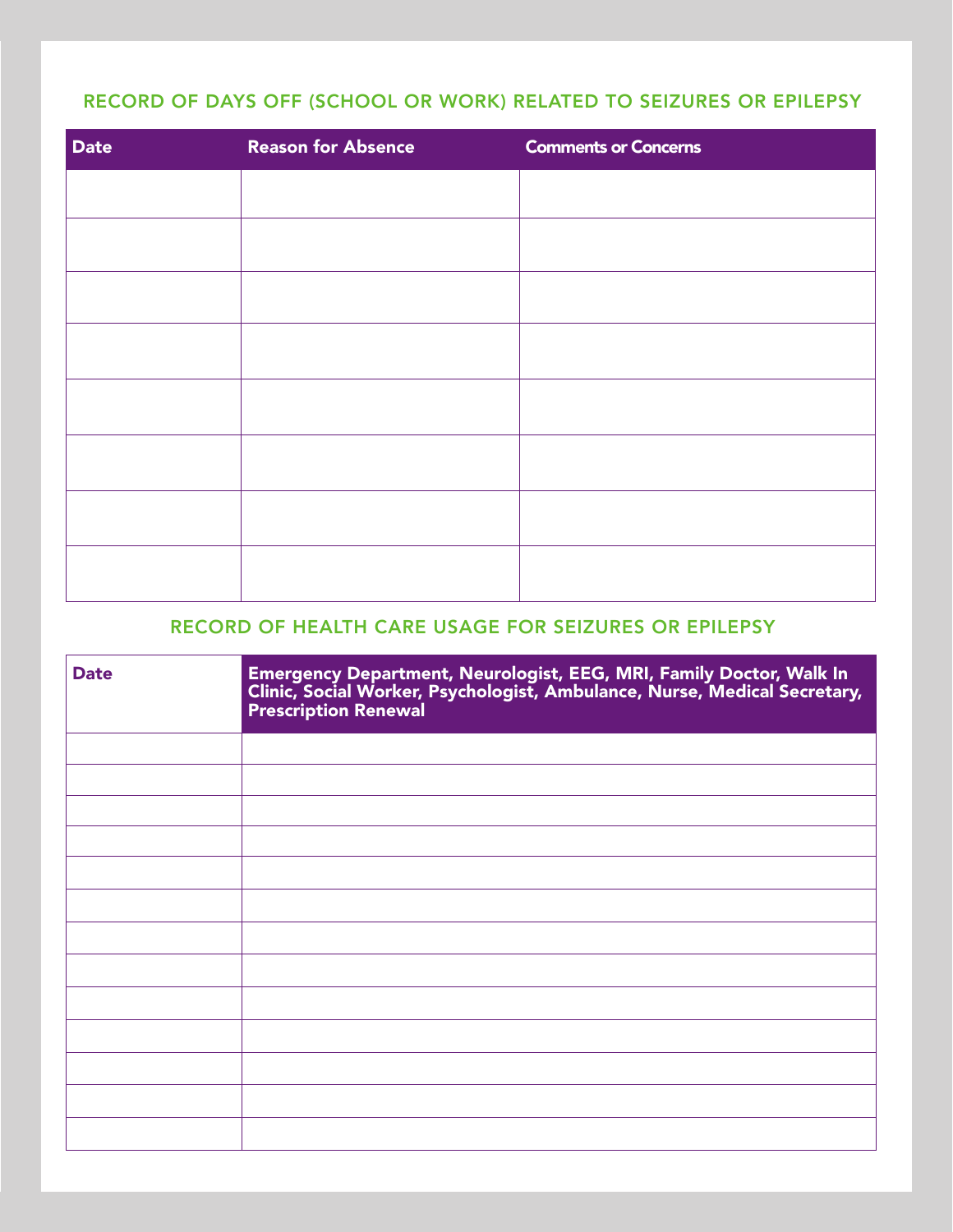## RECORD OF SEIZURES

| Date               |  |  |  |
|--------------------|--|--|--|
| $- \cdot$<br>l ime |  |  |  |

| <b>BEFORE THE SEIZURE</b>                       |  |  |  |
|-------------------------------------------------|--|--|--|
| Activities just before                          |  |  |  |
| Setting                                         |  |  |  |
| Triggering factors                              |  |  |  |
| Mood changes                                    |  |  |  |
| Date/Time of last dose of seizure<br>medication |  |  |  |
| Symptoms - many hours or days<br>before         |  |  |  |

| <b>SEIZURE</b> |  |
|----------------|--|
| Aura           |  |

| Aura                    |  |  |  |
|-------------------------|--|--|--|
| Change in awareness     |  |  |  |
| Confused                |  |  |  |
| Unable to talk          |  |  |  |
| Follows commands        |  |  |  |
| Twitching               |  |  |  |
| Chewing motions         |  |  |  |
| Eyes staring            |  |  |  |
| Eyes blinking           |  |  |  |
| Eyes rolling            |  |  |  |
| Went limp               |  |  |  |
| Became stiff            |  |  |  |
| Jerking                 |  |  |  |
| Fell                    |  |  |  |
| Skin color flushed      |  |  |  |
| Skin color pale         |  |  |  |
| Skin color bluish       |  |  |  |
| Laboured breathing      |  |  |  |
| Frothing at the mouth   |  |  |  |
| Loss of bladder control |  |  |  |
| Loss of bowel control   |  |  |  |